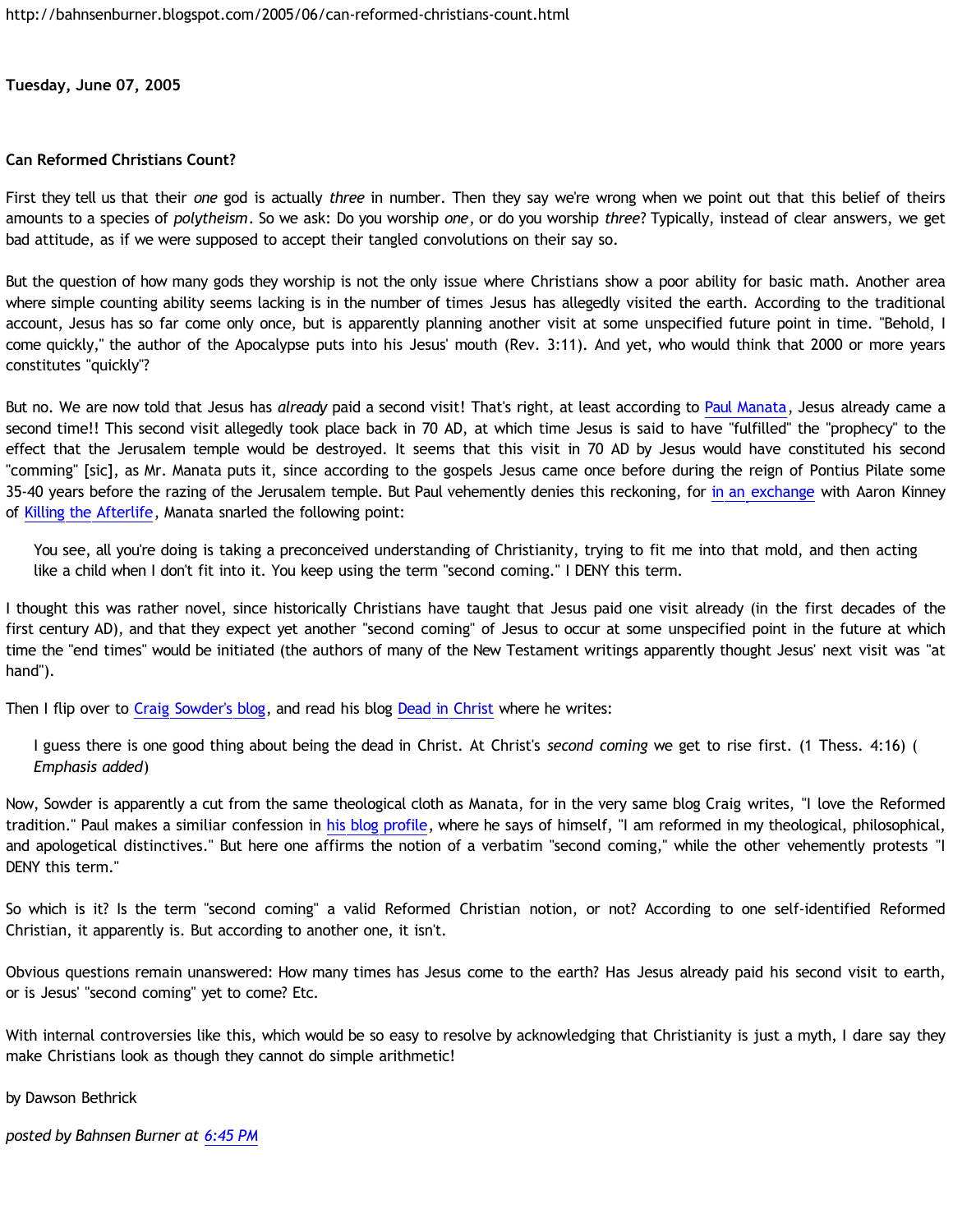## **11 Comments:**

[Not Reformed](http://www.blogger.com/profile/8159639) said...

Nice work Dawson...

Seriously, its incredible that people actually hold on to their faith when confronted with even a few of these inconsistancies. Personally, I think they hold on because *they want to* . To me, that isn't a good enough reason for the world at large to believe it though.

However...reformed Christians do have an answer for this. God doesn't want everyone to believe, so they don't. Nice and tidy.

[June 08, 2005 8:22 AM](http://bahnsenburner.blogspot.com/2005/06/111824417749663855)

[Aaron Kinney](http://www.blogger.com/profile/8138664) said...

Another funny thing about the Temple destruction in 70 ad being prophecy, is that the prophecy in Luke 21:20-24 was written AFTER the temple was destroyed in 70 ad.

WTF?

[June 08, 2005 10:19 AM](http://bahnsenburner.blogspot.com/2005/06/111825117582868936)

[Bahnsen Burner](http://www.blogger.com/profile/7766918) said...

It's quite easy to "prophesy" an event when one reads about it. As for "prophecies" that were written before the events said to be their fulfillment, they were written so vaguely and indefinitely that virtually any event or series of events could be pointed to as their "fulfillment."

[June 08, 2005 10:34 AM](http://bahnsenburner.blogspot.com/2005/06/111825207991740968)

[Zachary Moore](http://www.blogger.com/profile/7564330) said...

Dawson-

Paul is a Preterist in his eschatology. Most Christians are Futurists. Just one more argument from within the faith based on how literal one should take the Scriptures.

Apparently, one can be too much of a Preterist for Paul's taste, as we can see by his leveling of transcendental argumentation against "Hyper-Preterism".

[http://www.preteristarchive.com/CriticalArticles/manata-paul\\_ca\\_03\\_01.html](http://bahnsenburner.blogspot.com/2005/06/TAAHP)

[June 08, 2005 11:57 AM](http://bahnsenburner.blogspot.com/2005/06/111825706823033837)

[Aaron Kinney](http://www.blogger.com/profile/8138664) said...

Yo Dawson,

Not trying to pick nits. But I just noticed that you spelled my last name "Kinny". It is actually "Kinney" with an E before the Y.

I dont know how I missed it the first time around. But at any rate thanx for mentioning me in your blog :)

[June 08, 2005 4:37 PM](http://bahnsenburner.blogspot.com/2005/06/111827387186756829)

[Bahnsen Burner](http://www.blogger.com/profile/7766918) said...

Hi Aaron,

My apologies for misspelling your surname! And thank you for pointing that out. I have made the necessary correction. I must have been in a hurry when I added the link. I recently got a big promotion at the company I work for and I'm in that transition period where I'm trying to train my replacements as well as get everything in order for my upcoming gig, while trying to get my fun in at the same time.